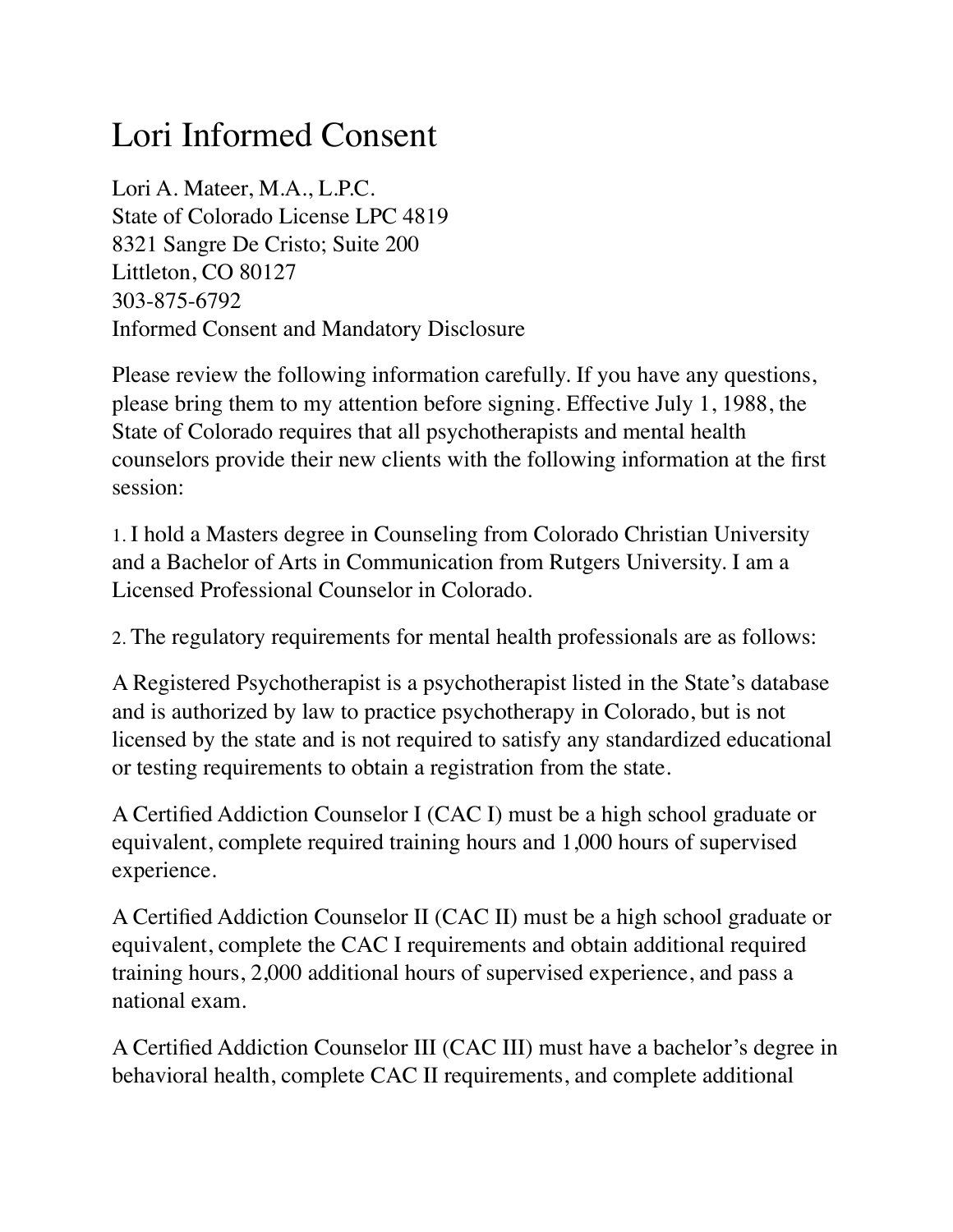required training hours, 2,000 additional hours of supervised experience, and pass a national exam.

A Licensed Addiction Counselor must have a clinical master's degree, meet the CAC III requirements, and pass a national exam.

A Licensed Social Worker must hold a master's degree from a graduate school of social work and pass an examination in social work.

A Licensed Clinical Social Worker must hold a master's or doctorate degree from a graduate school of social work, practiced as a social worker for at least two years, and pass an examination in social work.

A Psychologist Candidate, a Marriage and Family Therapist Candidate, and a Licensed Professional Counselor Candidate must hold the necessary licensing degree and be in the process of completing the required supervision for licensure.

A Licensed Marriage and Family Therapist must hold a master's or doctoral degree in marriage and family counseling, have at least two years post-master's or one-year post-doctoral practice, and pass an exam in marriage and family therapy.

A Licensed Professional Counselor must hold a master's or doctoral degree in professional counseling, have at least two years post-master's or one-year postdoctoral practice, and pass an exam in professional counseling.

A Licensed Psychologist must hold a doctorate degree in psychology, have one year of post- doctoral supervision, and pass an examination in psychology.

3. Christian and Spiritual Interventions: All counselors, psychotherapists, and other counseling professionals have their own set of values and worldview. I hold a Biblical and Christian worldview, which may influence my assessments, interventions, and counsel. I will be using language, principles, and practices applicable to this worldview and will likely discuss with you issues related to your relationship and understanding of God. I may also suggest that during our counseling session we use various types of prayer, reliance on the Scriptures,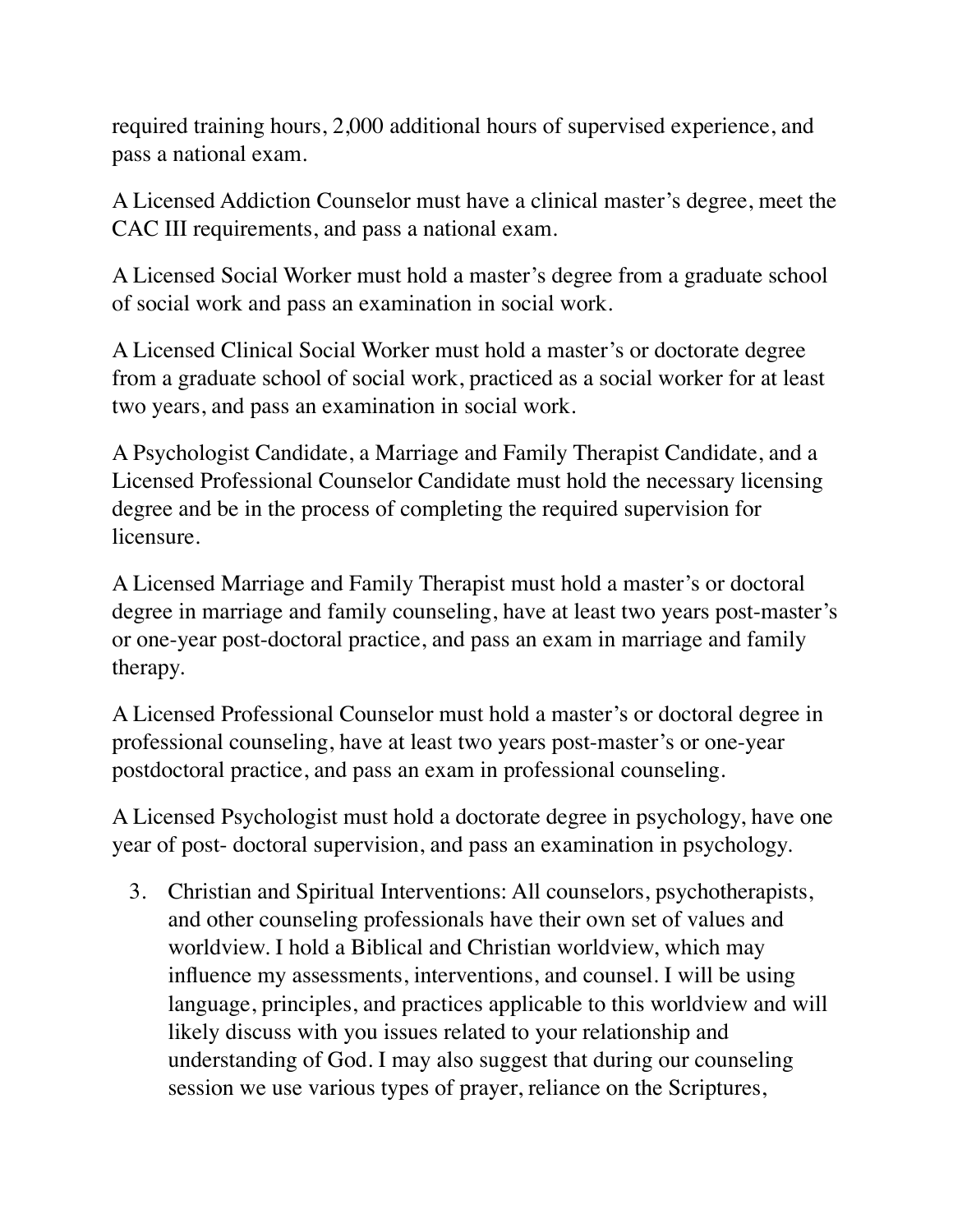discussion of Biblical principles, and spiritual warfare. These procedures and interventions may or may not be clinically demonstrated as guaranteeing either short-term and long-term results.

- 4. Counseling Relationship and Effects: Be advised that counseling is an interactive process between you and the counselor. I want to hear from you about your goals in counseling, how counseling is working for you, your questions about methods, and you feedback about what is helping and what is not. This makes it possible to develop and use a therapy plan that can meet your needs and goals.
- 5. The practice of licensed or registered persons in the eld of psychotherapy is regulated by the Mental Health Licensing Section of the Division of Professions and Occupations. The Board of Professional Counselor Examiners can be reached at 1560 Broadway, Suite 1350, Denver, Colorado 80202, (303) 894-7800.
- 6. You are entitled to receive information about the methods of therapy, the techniques used, and the duration of therapy (whenever possible), and my fee structure. Please ask if you would like to receive this information.
- 7. You may seek a second opinion from another therapist. You have the right to terminate therapy at any time.
- 8. In a professional relationship, sexual intimacy between therapist and client is never appropriate. If sexual intimacy occurs, it should be reported to the State Grievance Board.
- 9. Regarding Confidentiality: As professional counselors and caregivers, there are legal privileges in this state protecting the confidentiality of the information that you share. What this means is that, for whatever reason, if information were subpoenaed into court to testify regarding a matter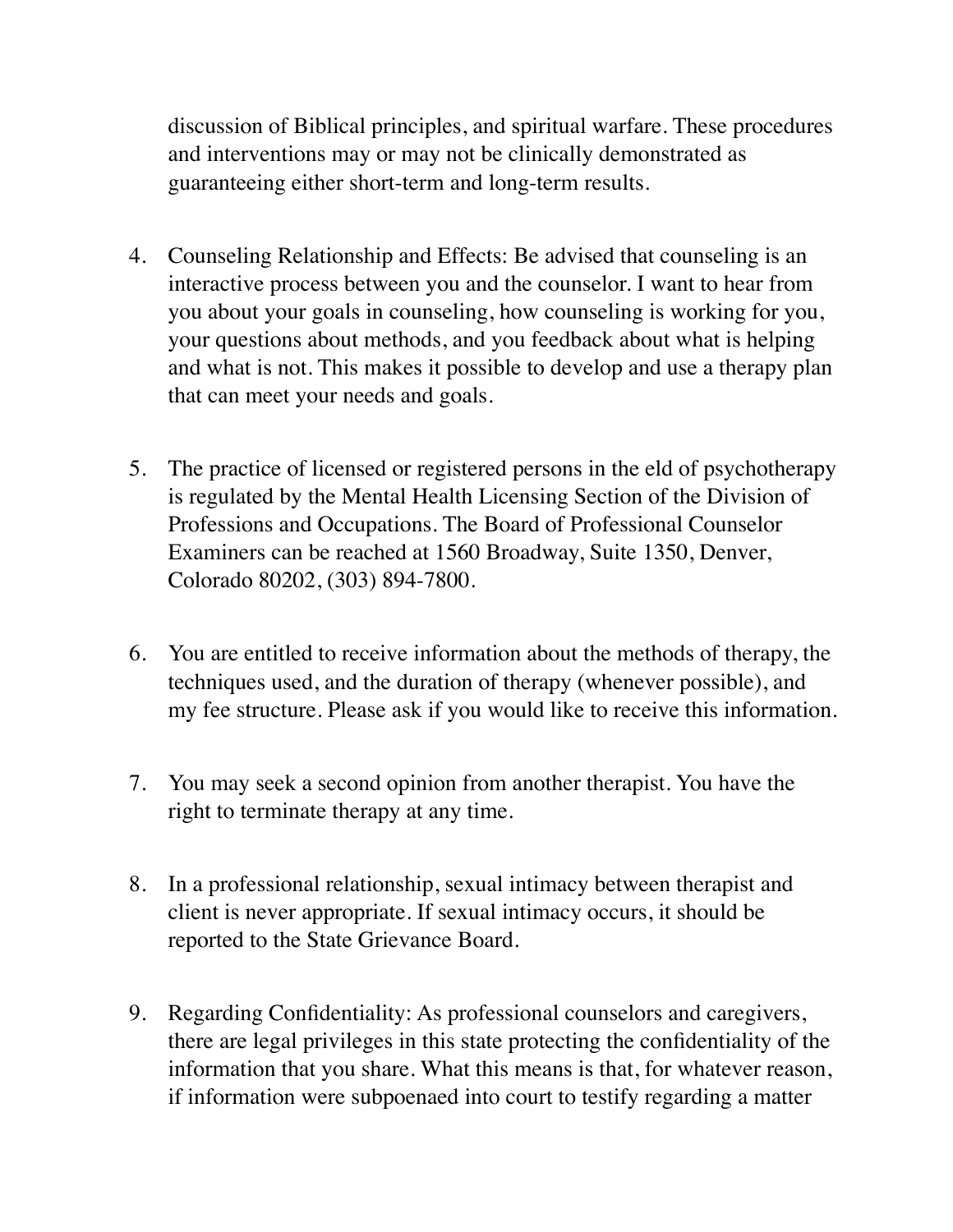for which you would be before the court, information could not be compelled to testify against your wishes. Further, as professional caregivers, we strive to maintain the strictest ethical standards of confidentiality. There are legal exceptions to confidentiality: (i) I am required to report any suspected incident of elder abuse or neglect and child abuse or neglect to law enforcement; (ii) I am required to report any threat of imminent physical harm by a client to law enforcement and to the person(s) threatened; (iii) I am required to initiate a mental health evaluation of a client who is imminently dangerous to self or to others, who is gravely disabled, as a result of a mental disorder; (iv) I am required to report any suspected threat to national security or federal officials; (v) I am required by HB 14-1271 to report any threats against locations such as churches, schools, theatres, workplaces, etc to law enforcement, and (vi) I may be required by Court Order to disclose treatment information.

- 10. When I am concerned about a client's safety, it is my policy to request a Welfare Check through local law enforcement. In doing so, I may disclose to law enforcement officers information concerning my concerns. By signing this Informed Consent and agreeing to treatment with me, you consent to this practice, if it should become necessary.
- 11. Counselors are ethically required to take notes of counseling sessions. Notes help the counselor recall information from previous sessions and may be used as a legal document. All notes are stored under lock and key. Again, confidentiality is maintained. Any person who alleges that a mental professional has violated the licensing laws related to the maintenance of records of a client eighteen years of age or older must le a complaint or other notice with the licensing board within seven years after the person discovered or reasonably should have discovered this. Pursuant to law, this practice will maintain records for a period of seven years commencing on the date of termination of services or on the date of the last contact with the client, whichever is later. When the client is a child, the records must be retained for a period of seven years commencing either upon the last day of treatment or when the child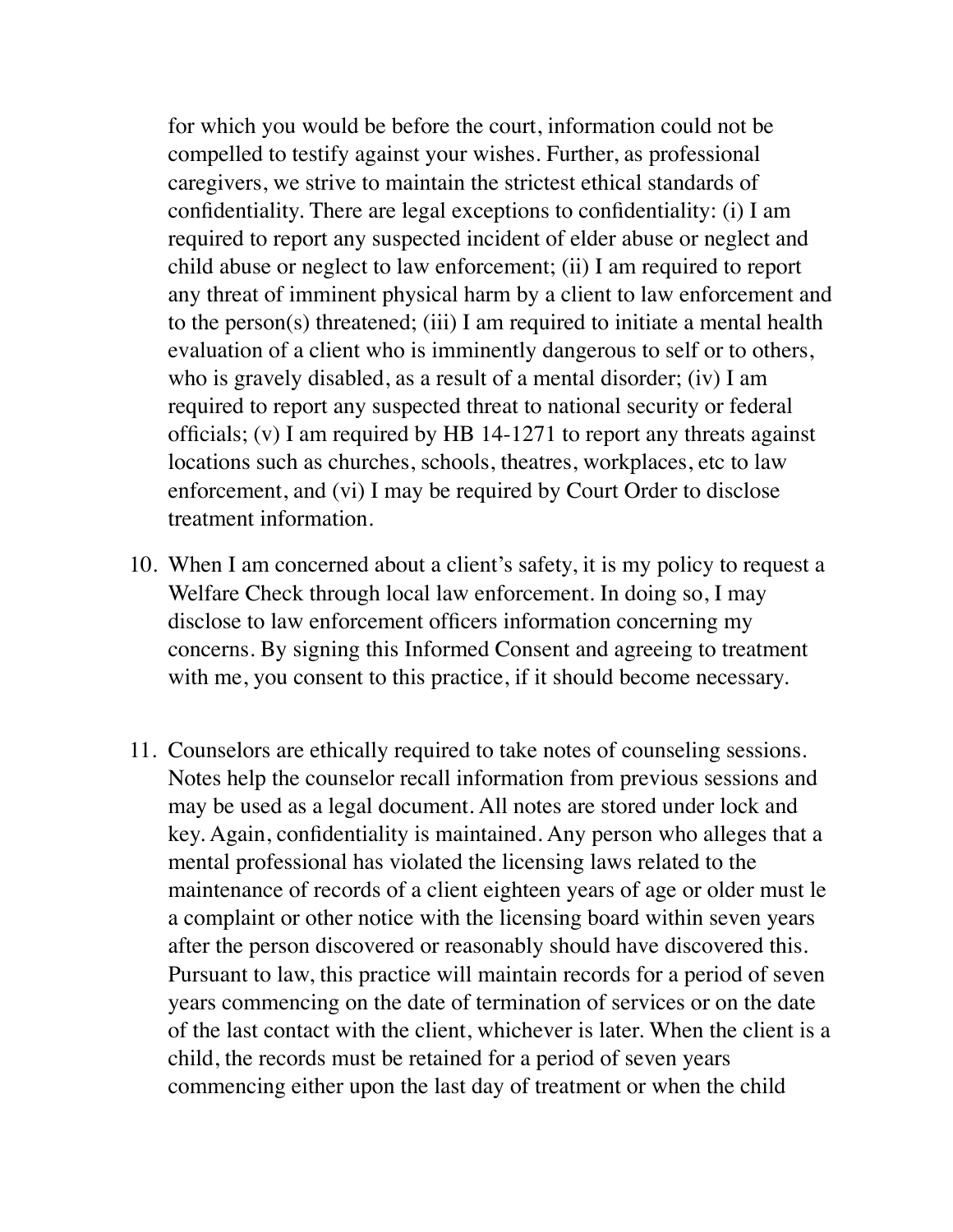reaches eighteen years of age, whichever comes later, but in no event shall records be kept for more than twelve years.

- 12. Under Colorado law, C.R.S. 114-10-123.8, parents have the right to access mental health treatment information concerning their minor children, unless the court has restricted access to such information. If you request treatment information from me, I may provide you with a treatment summary, in compliance with Colorado law and HIPAA Standards.
- 13. Disclosure Regarding Divorce and Custody Litigation If you are involved in divorce or custody litigation, my role as a therapist is not to make recommendations to the court concerning custody or parenting issues. By signing this Informed Consent, you agree not to subpoena me to court for testimony or for disclosure of treatment information in such litigation; and you agree not to request that I write any reports to the court or to your attorney, making recommendations concerning custody. The court can appoint professionals, who have no prior relationship with family members, to conduct an investigation or evaluation and to make recommendations to the court concerning parental responsibilities or parenting time in the best interests of the family's children.

NOTICE: Our sessions will be at my office in Shamá Collective, LLC (Shamá). I am in no way on staff or employed by Shamá, I own my own separate professional counseling practice, L.A. Mateer and Associates, a separate entity, as does each therapist that offices there. I rent space from Shamá, I am not in a professional relationship with the other therapists who rent space at Shamá.

As a client and or guardian, I have read and understood (or have asked for clarification about) the information in this form. A copy of this document has been given me for my records. I consent to counseling, evaluation, treatment and/or referral under the above stated conditions.